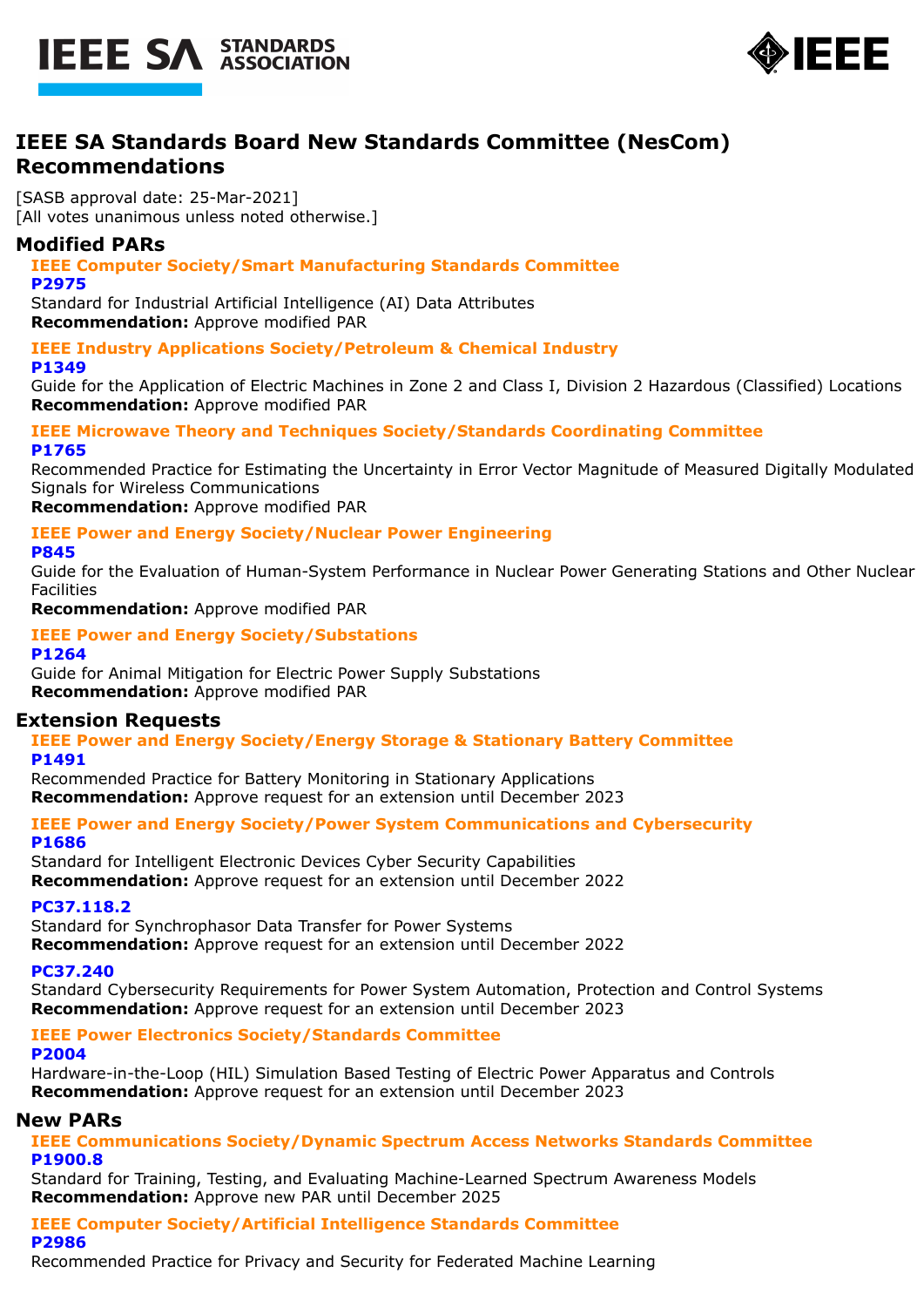**Recommendation:** Approve new PAR until December 2025

#### **IEEE Computer Society/Blockchain and Distributed Ledgers P3217**

Standard for Application Interface Specification for Blockchain Systems **Recommendation:** Approve new PAR until December 2025

#### **IEEE Computer Society/Cybersecurity and Privacy Standards Committee P2989**

Standard for Authentication in a Multi-server Environment **Recommendation:** Approve new PAR until December 2025 (6 approve, 0 disapprove, 4 abstain [Fathy, Hiertz, Hong, Wei])

# **IEEE Computer Society/Data Compression Standards Committee**

**P2941.1**

Standard for Operator Interfaces of Artificial Intelligence **Recommendation:** Approve new PAR until December 2025

## **IEEE Computer Society/LAN/MAN Standards Committee**

## **P802.1ASdr**

Standard for Local and Metropolitan Area Networks--Timing and Synchronization for Time-Sensitive Applications

Amendment: Inclusive Terminology

**Recommendation:** Approve new PAR until December 2025

## **P802.3dd**

Standard for Ethernet Amendment: Maintenance #17: Power over Data Lines of Single Pair Ethernet **Recommendation:** Approve new PAR until December 2025

## **IEEE Computer Society/Learning Technology**

## **P9274.2.1**

Standard for JavaScript Object Notation for Linked Data (JSON-LD) for Application Profiles of Learner Experience Data

**Recommendation:** Approve new PAR until December 2025

## **IEEE Computer Society/Standards Activities Board P2807.4**

Guide for Scientific Knowledge Graphs **Recommendation:** Approve new PAR until December 2025

## **IEEE Engineering in Medicine and Biology Society/Standards Committee**

## **P1847.1**

Recommended Practice for Location Accuracy User Acceptance Test for Location Services for Healthcare **Recommendation:** Approve new PAR until December 2025

## **P4006**

Standard for Remote Sensing Frequency Band Radio Frequency Interference (RFI) Impact Assessment **Recommendation:** Approve new PAR until December 2025

**IEEE Instrumentation and Measurement Society/TC45 - Radiation and Nuclear Instrumentation and Systems**

## **PN42.22**

Standard for Traceability of Radioactive Sources to National Institute of Standards and Technology (NIST) and Associated Instrument Quality Control

**Recommendation:** Approve new PAR until December 2025

## **PN42.23**

Standard for Measurement and Associated Instrument Quality Assurance for Radioassay Laboratories **Recommendation:** Approve new PAR until December 2025

## **PN42.43**

Standard for Mobile Radiation Monitors for Homeland Security **Recommendation:** Approve new PAR until December 2025

## **PN42.61**

Standard for Radiation Data Format for Streaming in Real-Time Data from Radiation Detection Instruments to a Smartphone or Tablet

**Recommendation:** Approve new PAR until December 2025

## **PN42.62**

Standard for Passive Radiation Imaging Systems **Recommendation:** Approve new PAR until December 2025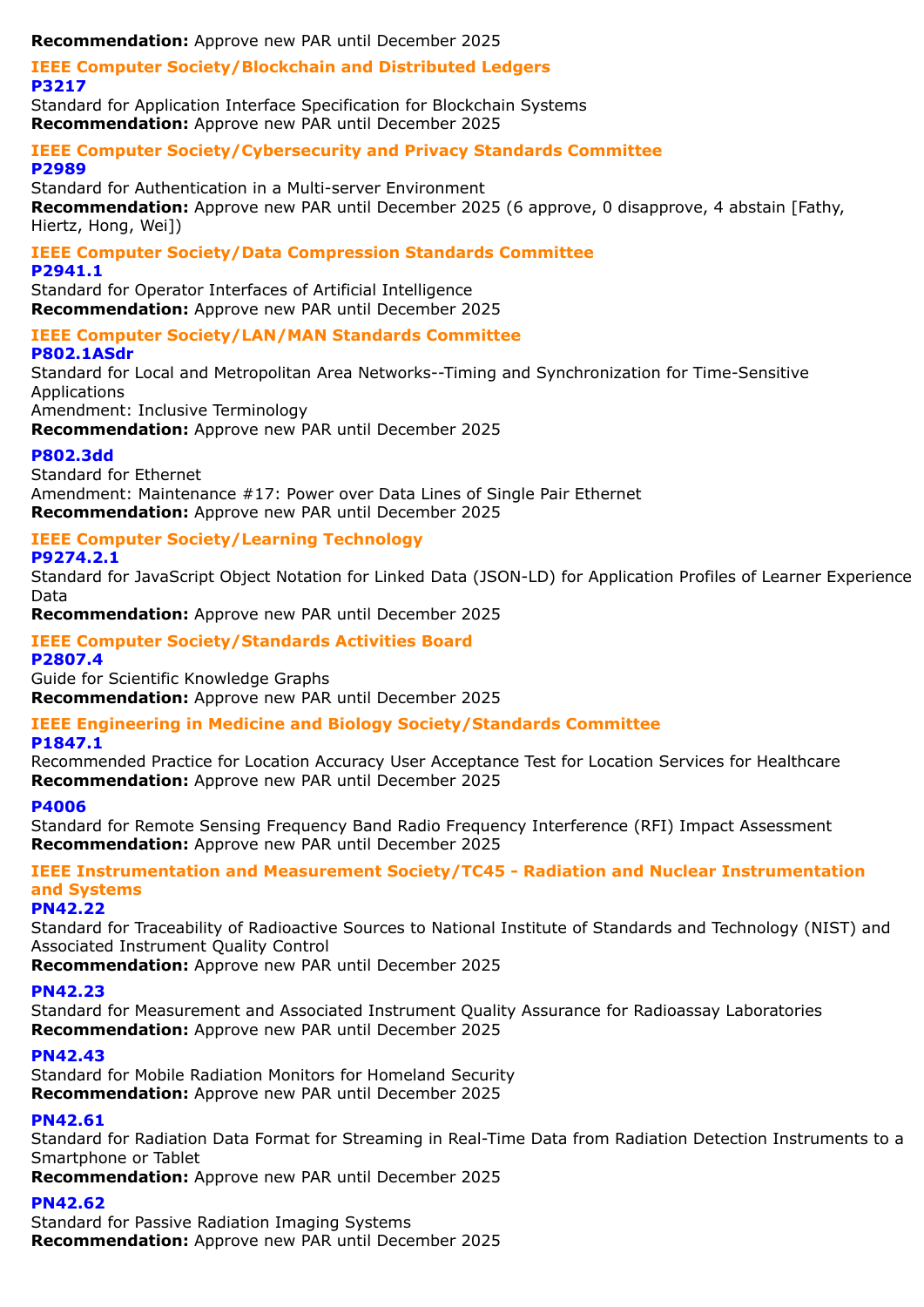## **PN42.63**

Recommended Practice for Unmanned Aerial Radiation Measurement Systems (UARaMS) **Recommendation:** Approve new PAR until December 2025

#### **IEEE Power and Energy Society/Substations PC37.430.10**

Standard Definitions for Flexible Alternating Current Transmission Systems (FACTS) and High Voltage Direct Current (HVDC) Stations

**Recommendation:** Approve new PAR until December 2025

**IEEE Power Electronics Society/Standards Committee**

**P2988**

Recommended Practice for Use and Functions of Virtual Synchronous Machines **Recommendation:** Approve new PAR until December 2025

## **PARs for the Revision of Standards**

**IEEE Communications Society/Dynamic Spectrum Access Networks Standards Committee P1900.1**

Standard for Definitions and Concepts for Dynamic Spectrum Access: Terminology Relating to Emerging Wireless Networks, System Functionality, and Spectrum Management

**Recommendation:** Approve PAR for the revision of a standard until December 2025

#### **IEEE Computer Society/Design Automation P1685**

Standard for IP-XACT, Standard Structure for Packaging, Integrating, and Reusing IP within Tool Flows **Recommendation:** Approve PAR for the revision of a standard until December 2025

## **IEEE Engineering in Medicine and Biology Society/Standards Committee P1847**

Recommended Practice for Common Framework of Location Services for Healthcare **Recommendation:** Approve PAR for the revision of a standard until December 2025

# **IEEE Power and Energy Society/Nuclear Power Engineering**

**P933**

Guide for the Definition of Reliability Program Plans for Nuclear Generating Stations and Other Nuclear Facilities **Recommendation:** Approve PAR for the revision of a standard until December 2025

#### **IEEE Power and Energy Society/Power System Communications and Cybersecurity P61850-9-3**

61850-9-3, Edition 2: Communication networks and systems for power utility automation – Part 9-3: Precision time protocol profile for power utility automation

**Recommendation:** Approve PAR for the revision of a standard until December 2025

#### **IEEE Power and Energy Society/Power System Relaying and Control PC37.239**

Standard for Common Format for Event Data Exchange (COMFEDE) for Power Systems **Recommendation:** Approve PAR for the revision of a standard until December 2025

## **IEEE Power and Energy Society/Transmission and Distribution P1808**

Guide for Collecting and Managing Transmission Line Inspection and Maintenance Data **Recommendation:** Approve PAR for the revision of a standard until December 2025

# **IEEE Power Electronics Society/Standards Committee**

## **P61007-389**

Standard for Transformers and Inductors for use in Electronic and Telecommunication Equipment - Measuring Methods and Test Procedures

**Recommendation:** Approve PAR for the revision of a standard until December 2025